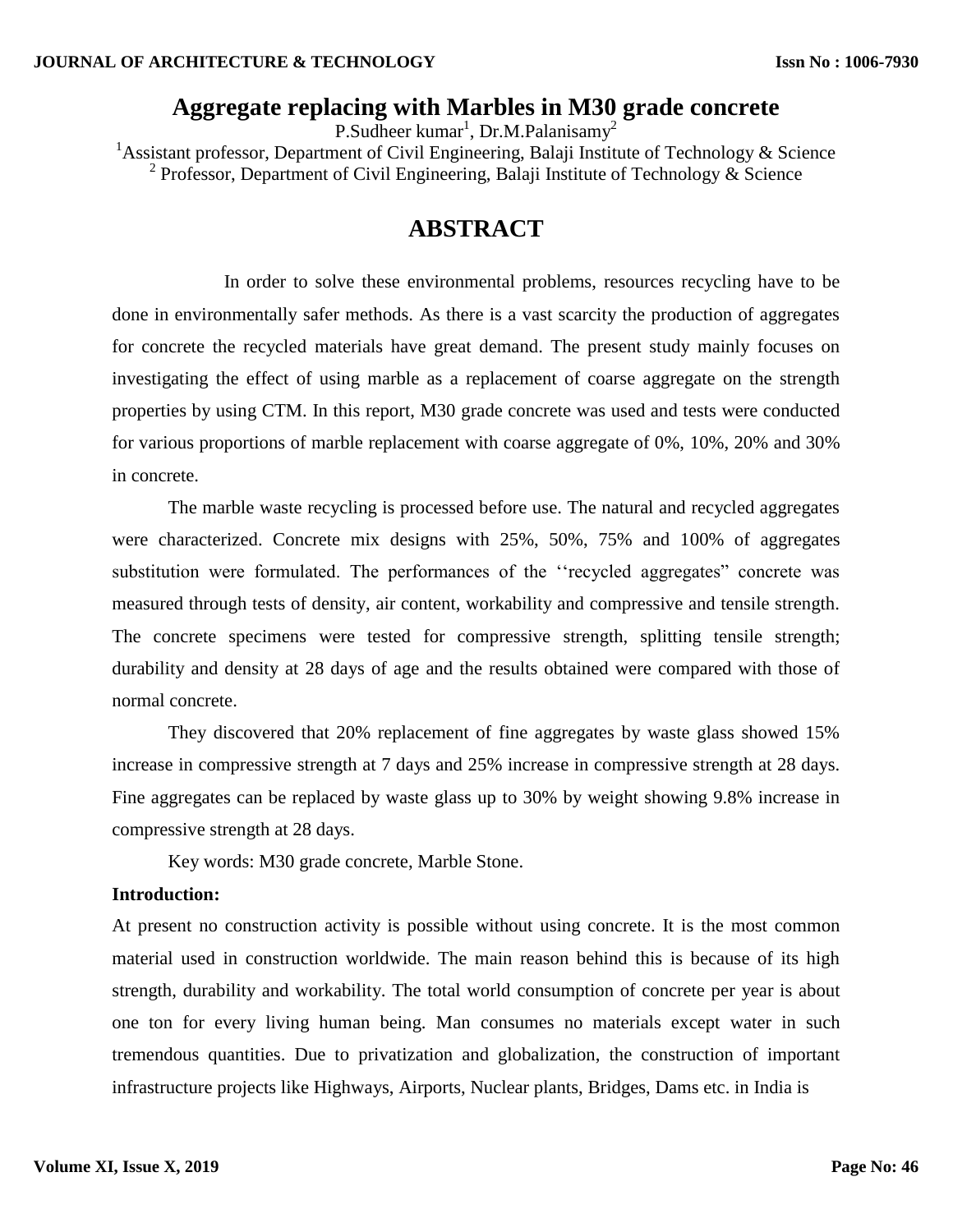increasing year after year. Such developmental activities consume large quantity of precious natural resources. Use of stone in building construction is traditional in the places where it is produced, through its high cost imposes limitations on its use. Stone has been used in the construction of most of the important structures since prehistoric age. Most of the forts world Over the TajMahal of India.

#### **Materials:**

#### **Aggregates**

One of the most particular and general but most important material used for making concrete is AGGREGATE. Aggregates are used as filler with binding materials in production of concrete. Aggregates occupy about 72-75% of volume of concrete and they greatly influence the strength of concrete. These are cheaper than cement and admixtures. The aggregate impart density to concrete. Aggregates may be fine or coarse. The coarse aggregates form the main matrix of concrete and fine aggregate form the filler matrix between coarse aggregates. They may be available naturally or made artificial.

### **Marble**

Marble is a non[-foliated](https://en.wikipedia.org/wiki/Foliation_(geology)) [metamorphic rock](https://en.wikipedia.org/wiki/Metamorphic_rock) composed of re crystallized carbonate minerals, most commonly [calcite](https://en.wikipedia.org/wiki/Calcite) or [dolomite.](https://en.wikipedia.org/wiki/Dolomite) Geologists use the term "marble" to refer to metamorphosed [limestone](https://en.wikipedia.org/wiki/Limestone) however, stonemasons use the term more broadly to encompass un metamorphosed limestone. Marble is commonly used for [sculpture](https://en.wikipedia.org/wiki/Marble_sculpture) and as a [building](https://en.wikipedia.org/wiki/Architecture) material. Chemical Composition of Marble, Granite and Kotastone.

| <b>Chemical</b>    |               |                | Kota         |
|--------------------|---------------|----------------|--------------|
| <b>Composition</b> | <b>Marble</b> | <b>Granite</b> | <b>Stone</b> |
| Lime               | 28-32%        | $1 - 4\%$      | 37-39%       |
| <b>Silica</b>      | $3 - 30%$     | 72-75%         | 24-26%       |
| MgO                | 20-25%        | $05-1%$        | $4 - 6%$     |
| $FeO + Fe2O3$      | $1 - 3\%$     |                |              |
| Loss of ignition   | 20-45%        | $5 - 10%$      | 32-35%       |

#### **Table 1: Chemical Composition**

**Experimental Investigations:** A crushed granite rock with a maximum size of 12 mm was used as a coarse aggregate. The individual term absorption of the aggregates.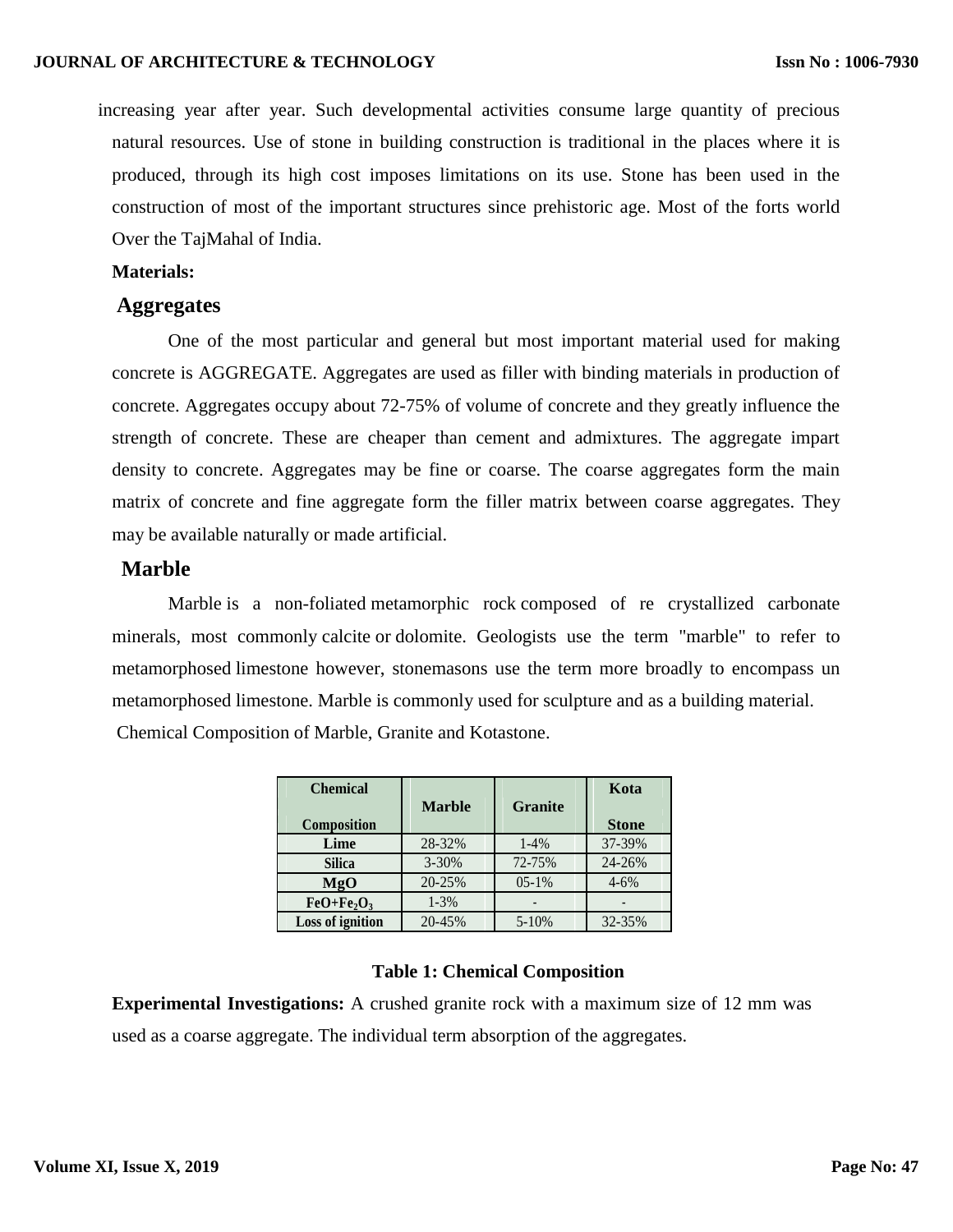#### **JOURNAL OF ARCHITECTURE & TECHNOLOGY**

## **Specific Gravity Of Coarse Aggregate**

| Empty weight of bottle $(W1)$                  | $= 0.564$                     |
|------------------------------------------------|-------------------------------|
| Empty weight of bottle $+$ dry sand (W2)       | $= 1.112$                     |
| Empty weight of bottle + dry sand + water (W3) | $= 1.602$                     |
| Empty weight of bottle + water $(W4)$          | $= 1.412$                     |
|                                                | $(W2-W1) / (W4-W1) - (W3-W2)$ |

Specific Gravity of Coarse Aggregate = 2.88

## **Specific gravity of waste marbles**

|                                                | $(W2-W1) / (W4-W1) - (W3-W2)$ |           |
|------------------------------------------------|-------------------------------|-----------|
| Empty weight of bottle + water $(W4)$          |                               | $= 1.412$ |
| Empty weight of bottle + dry sand + water (W3) |                               | $= 1.602$ |
| Empty weight of bottle $+$ dry sand (W2)       |                               | $= 1.112$ |
| Empty weight of bottle $(W1)$                  |                               | $= 0.564$ |

Specific Gravity of Coarse Aggregate = 2.88

## **Aggregate Impact Value**

With respect to concrete aggregates, toughness is usually considered the resistance of Material to failure by impact. Several attempts to develop a method of test for aggregates impact value have been made. The most successful is the one in which a sample of standard aggregate kept in a mould is subjected to fifteen blows of a metal hammer of weight 14 Kgs.falling from a height of 38 cms. The quantity of finer material (passing through 2.36 mm) resulting from pounding will indicate the toughness of the sample of aggregate. The ratio of the weight of the fines (finer than 2.36 mm size) formed, to the weight of the total sample taken is expressed as a percentage. This is known as aggregate impact value IS 283-1970specifies that aggregate impact value shall not exceed 45 per cent by weight for aggregate used for concrete other than wearing surface and 30 per cent by weight, for concrete for wearing surfaces, such as run ways, roads and pavements.

The impact strength for aggregate  $= B/A *100$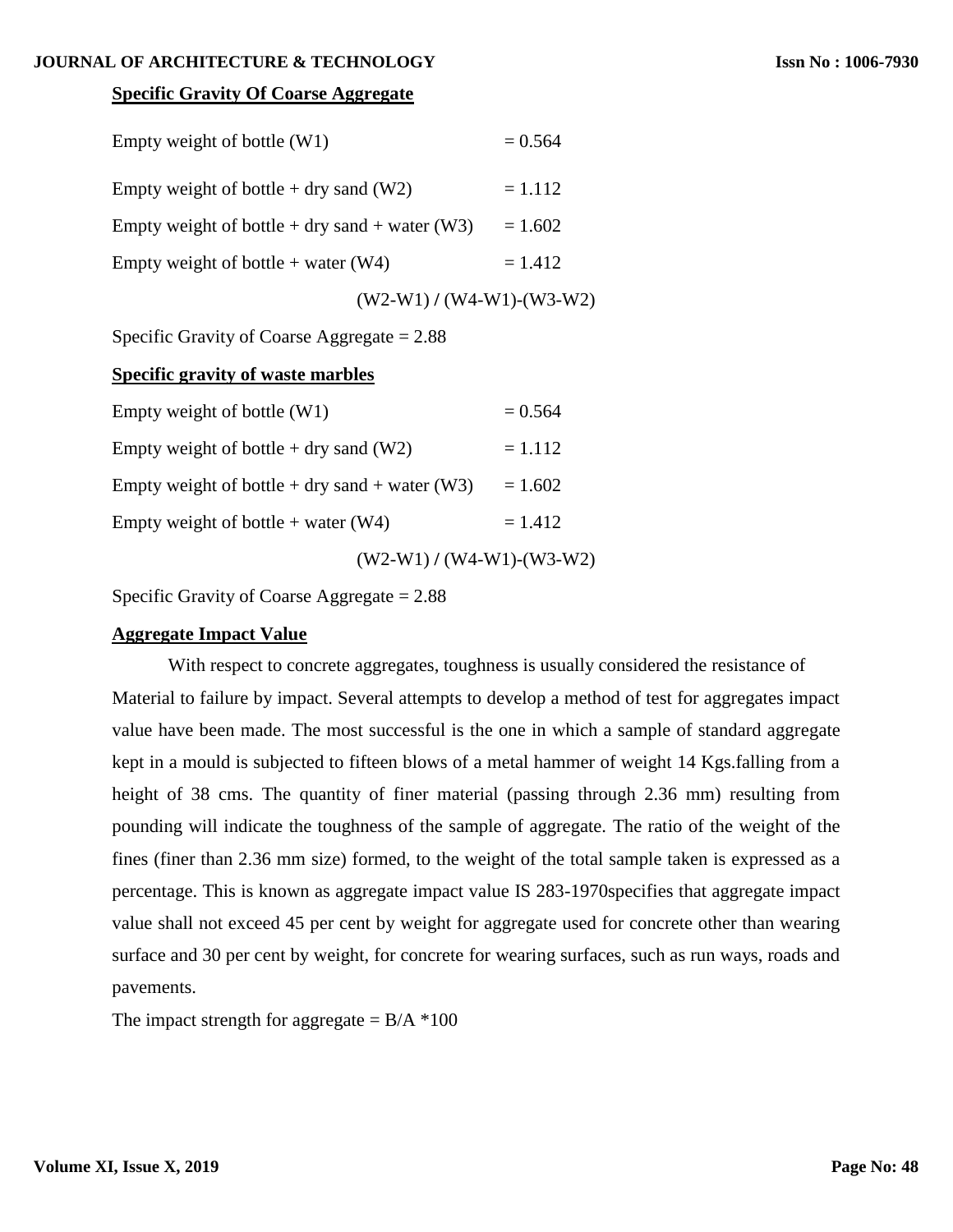Where,

B is the material passed through 2.36mm sieve

A is the total weight of the material taken.

## **Impact value for Coarse aggregate**

The impact strength for Coarse aggregate =  $B/A$  \*100

Where,

B is the material passed through 2.36mm sieve  $= 83.52$  grams

A is the total weight of the material taken  $= 450$  grams

Therefore impact strength for coarse aggregate =  $83.52/450 * 100$ 

 $= 18.56\%$ 

#### **Impact value for waste Marbles**

The impact strength for Waste Marbles =  $B/A$  \*100

Where,

B is the material passed through 2.36mm sieve = 148.14grams

A is the total weight of the material taken  $= 450$  grams

Therefore impact strength for coarse aggregate =  $148.14/450 * 100$ 

 $= 32.92\%$ 

#### **Fineness modulus of coarse aggregate**

A crushed granite rock with a maximum size of 12 mm was used as a coarse aggregate. The individual term absorption of the aggregates

| sieve size      | <b>Weight retained</b> | Cumulative weight | Cumulative% |
|-----------------|------------------------|-------------------|-------------|
|                 | (kg)                   | (kg)              | retained    |
| 80 mm           |                        | $\overline{0}$    |             |
| 40 mm           |                        | $\overline{0}$    | 0           |
| $20 \text{ mm}$ | 2.372                  | 2.372             | 47.44       |
| 10mm            | 2.620                  | 4.992             | 99.84       |
| 4.75 mm         | 0.008                  | 5                 | 100         |
| $2.36$ mm       |                        |                   | 100         |
| $1.18$ mm       |                        |                   | 100         |
| 600 micron      |                        |                   | 100         |
| 300 micron      |                        |                   | 100         |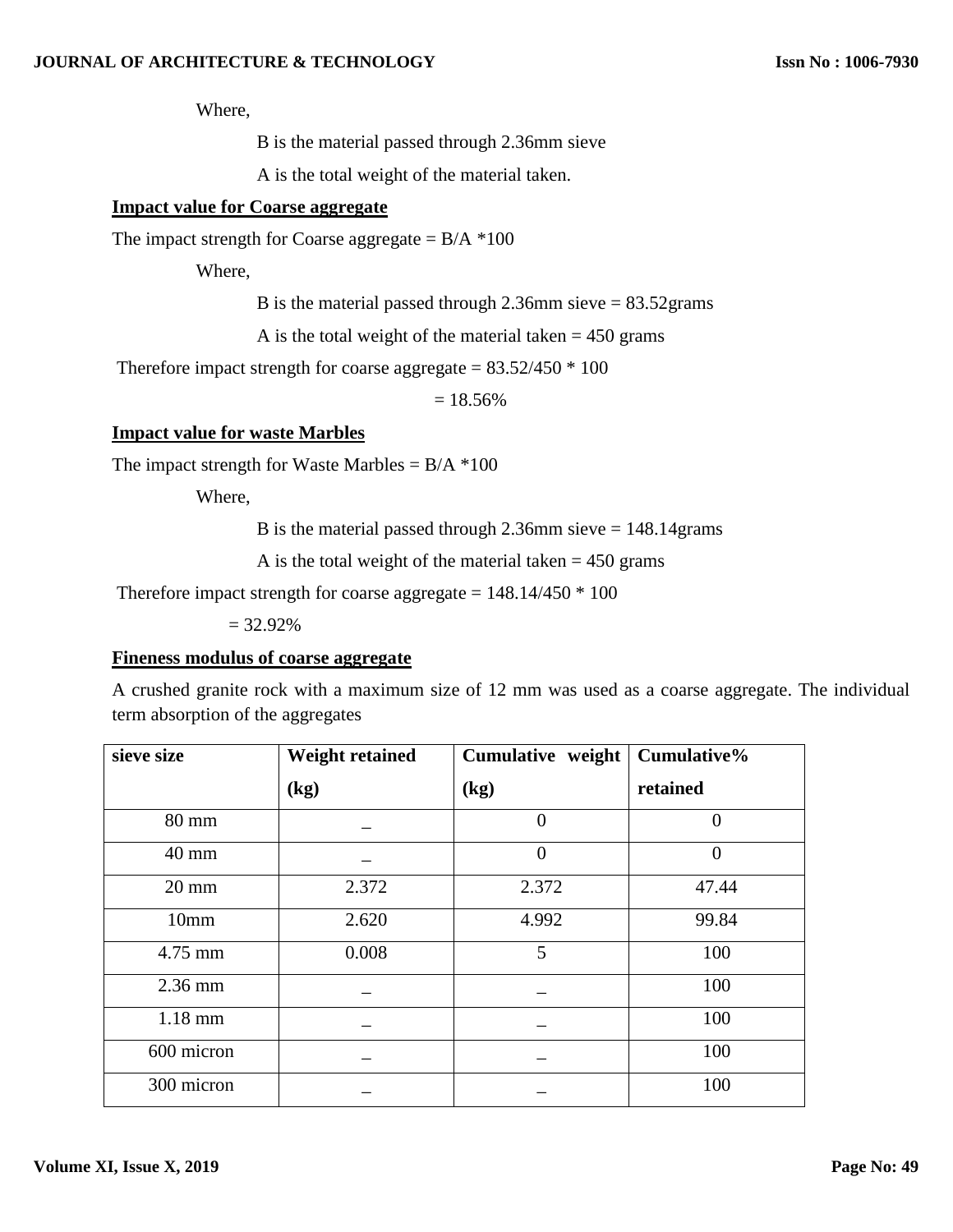| 150 micron<br><b>JOURNAL OF ARCHITECTURE &amp; TECHNOLOGY</b> |  |  | <b>Issn No: 1006-7930</b> |
|---------------------------------------------------------------|--|--|---------------------------|
|---------------------------------------------------------------|--|--|---------------------------|

## **Fineness modulus of waste marbles**

| sieve size      | <b>Weight retained</b> | Cumulative weight | Cumulative%    |
|-----------------|------------------------|-------------------|----------------|
|                 | (kg)                   | (kg)              | retained       |
| 80 mm           |                        | $\theta$          | $\theta$       |
| 40 mm           |                        | $\overline{0}$    | $\overline{0}$ |
| $20 \text{ mm}$ | 2.425                  | 2.425             | 48.12          |
| 10mm            | 2.560                  | 4.792             | 98.84          |
| 4.75 mm         | 0.008                  | 5                 | 100            |
| $2.36$ mm       |                        |                   | 100            |
| $1.18$ mm       |                        |                   | 100            |
| 600 micron      |                        |                   | 100            |
| 300 micron      |                        |                   | 100            |
| 150 micron      |                        |                   | 100            |

**Fineness modulus of waste marbles = 7.46**

| <b>TESTS</b>     | For Marbles | For Coarse aggregate |
|------------------|-------------|----------------------|
| Fineness         | 7.46        | 7.47                 |
| Specific gravity | 2.45        | 2.52                 |
| Impact value     | 32.96%      | 18.56%               |

**Table: Comparison between the properties of waste marbles and coarse aggregate**

## **Results and Discussion:**

| S.No | $%$ of      | <b>Specimen size</b> | Load, P   | <b>Compressive</b> | Average        |
|------|-------------|----------------------|-----------|--------------------|----------------|
|      | replacement |                      | <b>KN</b> | strength $(P/A)$   | compressive    |
|      | for Marble  |                      |           | For 28 days        | strength of    |
|      | stone       |                      |           |                    | concrete for   |
|      |             |                      |           |                    | 28 days        |
|      |             | 150x150x150mm        | 960       | 42.66 $N/mm^2$     |                |
|      | 0%          | 150x150x150mm        | 950       | 42.22 $N/mm^2$     | 42.22 $N/mm^2$ |
|      |             | 150x150x150mm        | 940       | 41.77 $N/mm^2$     |                |
|      |             | 150x150x150mm        | 970       | 43.11 $N/mm^2$     |                |